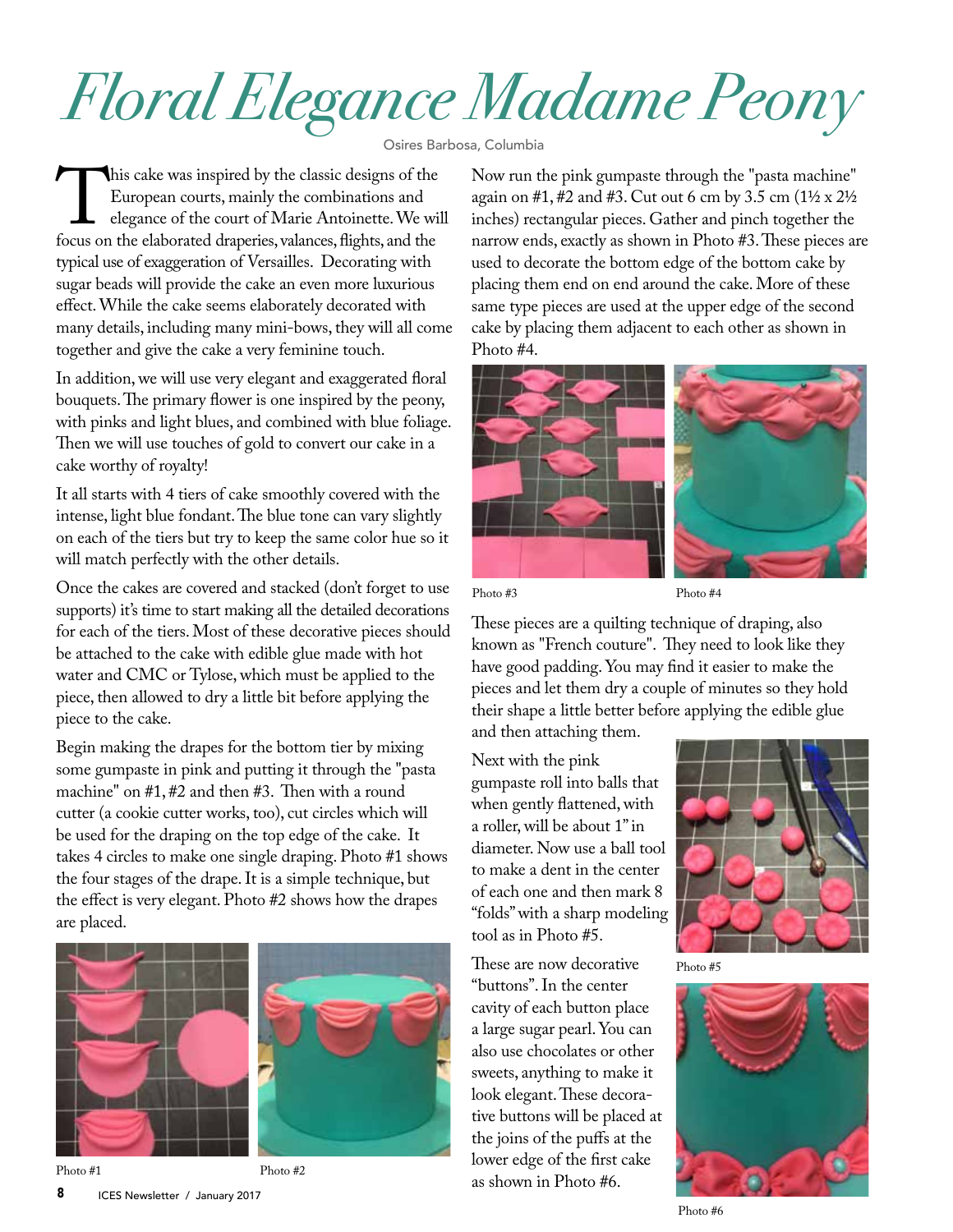Then with pink royal icing, pipe a pearl border using tip #3 or #4, at the lower edge of the first drape. Then with a tip #3 or #2 drop 2 strings just above the piped border, also shown in Photo #6. In this way we are making a more luxurious, elegant and giving valances to finish the drapes. The decorative buttons are also placed at the joins of the draping that makes up the upper edge of the second cake as shown in Photo #7. This is called French couture.

To finish the drapes on the bottom tier you will need to make bow loops. Make pink gumpaste rectangles cut like we did for the draping. Gather and pinch the edges and place the pinched edges together to make the bow loop. It takes 2 loops to make a bow. Place the pinched ends of 2 loops over each other and attach them between the drapes. Then with the pastry bag, pink royal icing and the tip #4 or #5, place a dot of royal icing in the center of each bow and put a blue sugar pearl. With the same tip and pink royal icing, pipe pink dots points below the bows, to make a decorative effect. Place a pink sugar pearl on the bottom dot as shown in Photo #8.



To make the cake bottom borders for the upper 3 tiers we will use pink royal icing, and a PME<sup>®</sup> tip #42. Do a small, slightly elongated shell border. This will leave enough room between each shell to apply a tiny of sugar pearl. This will give us a delicate and chic result.

For the third tier stretch one good sized amount of pink gumpaste and pass it through the "pasta machine" on #1, #2 and #3. Then with the aid of sticks or plastic straws make 3 folds lengthwise with the gumpaste making sure to turn the outside edges under as in Photo #9. You want the folds to be smooth and even, now let the piece to dry a couple of minutes before attaching with edible glue around the cake.

Use a little yellow gumpaste to make a frame to place in this draped strip,



making a buckle effect as it is seen in Photo #10. Allow everything to dry then paint with gold mixed with a little vodka or lemon extract as shown in Photo #11.

On the top tier make a pink pearl necklace with large balls of pink gumpaste and then make a pink pearl necklace with smaller pearls. Attach the pearls to the cake to give a sense that they are draped on the cake. These



Photo #11

necklaces can also be made using a silicone mold for pearl necklaces. Try to do them in different sizes to make it look even better. When they are ready, you can use some gold dust on the pearls as in Photo #11.

## **Creating the gumpaste peonies:**

Start by stretching out some pink gumpaste and passing it through the "pasta machine" on #1 and #2, and then cut the pieces for the petals using the included large and small patterns. It takes 5 small petals and 6 large petals per flower. This cake uses 3 flowers, one for each tier. Insert white floral wire into each petal. Vein the petals and curl the edges with a round ball tool, curl and finally edge the petals with a Dresden tool. They should be allowed to dry thoroughly (at least 2 or 3 days) on a foam pad or cupped surface that gives them a good shape and movement.

Next, using the loose petal pattern to cut out the loose petals, these will used to add a feather effect in the floral spray. Each piece must be properly wired, then texturized and finally should have the edges curled with a ball tool. See Photo 12.

Preparing the peony buds is very simple, start by making a small ball of pink gumpaste. Insert a wire and then shape the gumpaste into a teardrop. Using a sharp modeling tool mark lines from the base to the point to provide the lovely shape. The peony centers are just as easy as the buds. Start by making a small ball (smaller than the buds) of pink gumpaste, insert a wire and with a sharp modeling tool mark 4 lines on the top of the ball. Both of these are shown in Photo #13.





Photo #12



Photo #9 Photo #10

January 2017 / ICES Newsletter 9 Photo #13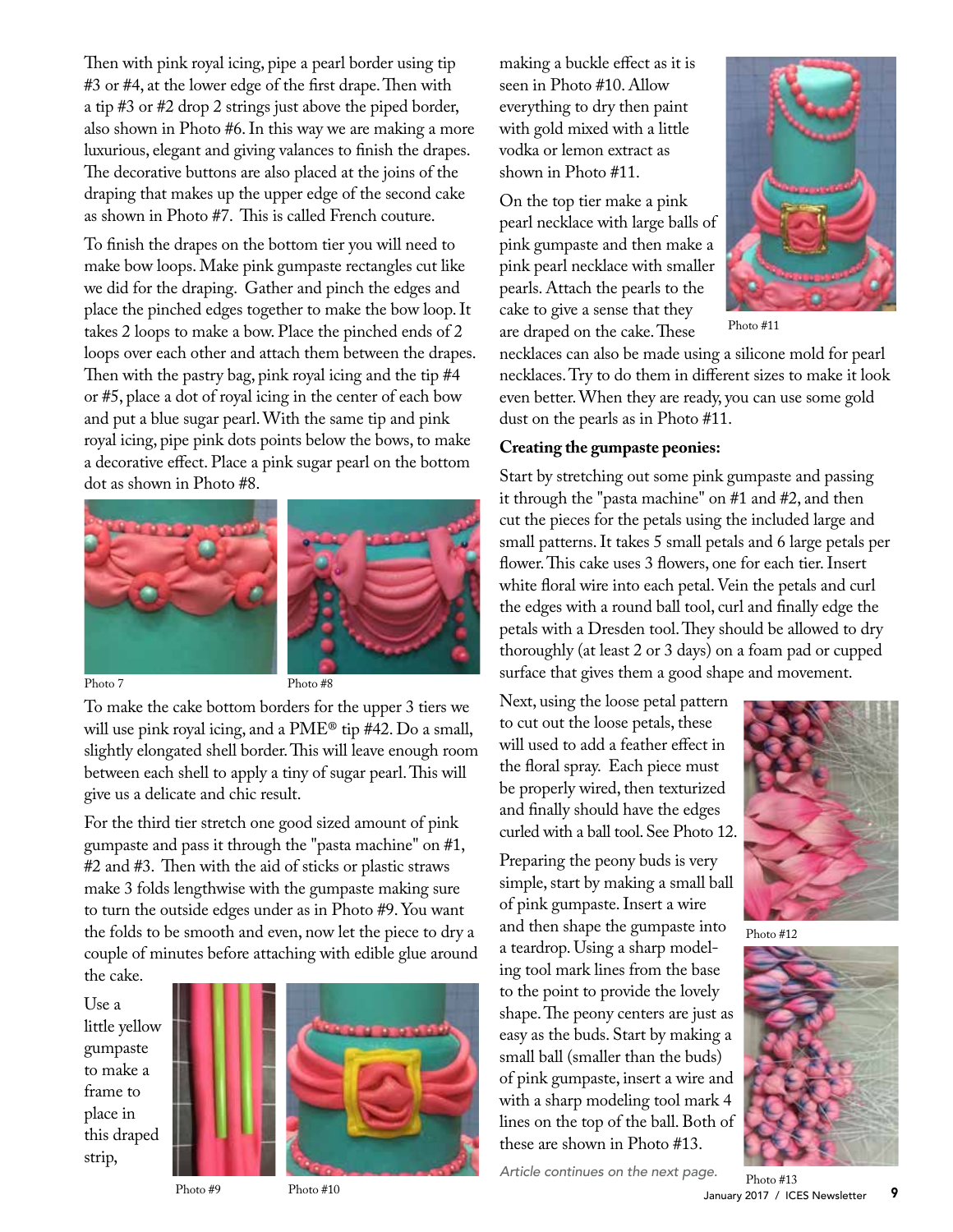All of the flower parts previously made must be dried well, the ideal is 3 days, and then they can be shaded and wired in to the bouquets.

With blue gumpaste, cut the leaves using the



Photo 14

round leaf and large leaf patterns, wire them and press them into the veiner. You can texture them with a special texturing pad or by using real leaves. If using real leaves, apply some white vegetable shortening on the leaf to prevent the gumpaste leaf from sticking and to make it easier to remove. Curl the edges with a ball tool and let dry for at least 2 or 3 days. After they have dried, dust with a powder blue petal dust and then use gold dust and vodka on the edges as in Photo #14.

To shade the petals use fuchsia petal dust on the top edges of the petals and then using a deep blue petal dust at the base. This is shown in Photo #15.

On the small loose petals apply only a little powder in fuchsia petal dust from the base up and very lightly at the top edge. Follow this by using a small bit of gold dust on the upper edge of each petal. To color the flower centers use blue petal dust to dust the centers where the cuts are and then using gold dust and vodka lightly dust the tops of the centers. See Photo #16.





Photo 15

Photo #16

All wired parts, leaves, flower petals, loose petals, buds, etc., should be covered with brown floral tape as shown in Photo #17. We use 5 round buds, 5 small petals and 6 large petals to make a flower. We need 3 flowers, as will three branches. See Photo #18.



Photo 17





Photo #18 Photo #19

On the cake, you must make 2 holes, and into each insert a small plastic tube, which will serve as an insulator to prevent the floral tape or wire into contact with the inside of the cake shown Photo #19.

Now to assemble the 3 bouquets, each one will use one peony flower added to bouquets made with loose petals, buds and blue leaves. The first branch should be made with a voluptuous looking flower, but you should not add as many loose petal, teardrop and round buds and leaves as it will be at the



lower edge of the first cake shown in Photo #20.

Then for the second branch, which should have more loose leaves, teardrop and round buds and leaves. This bouquet will be placed in the tube on the top edge of the second tier shown in Photo #21.